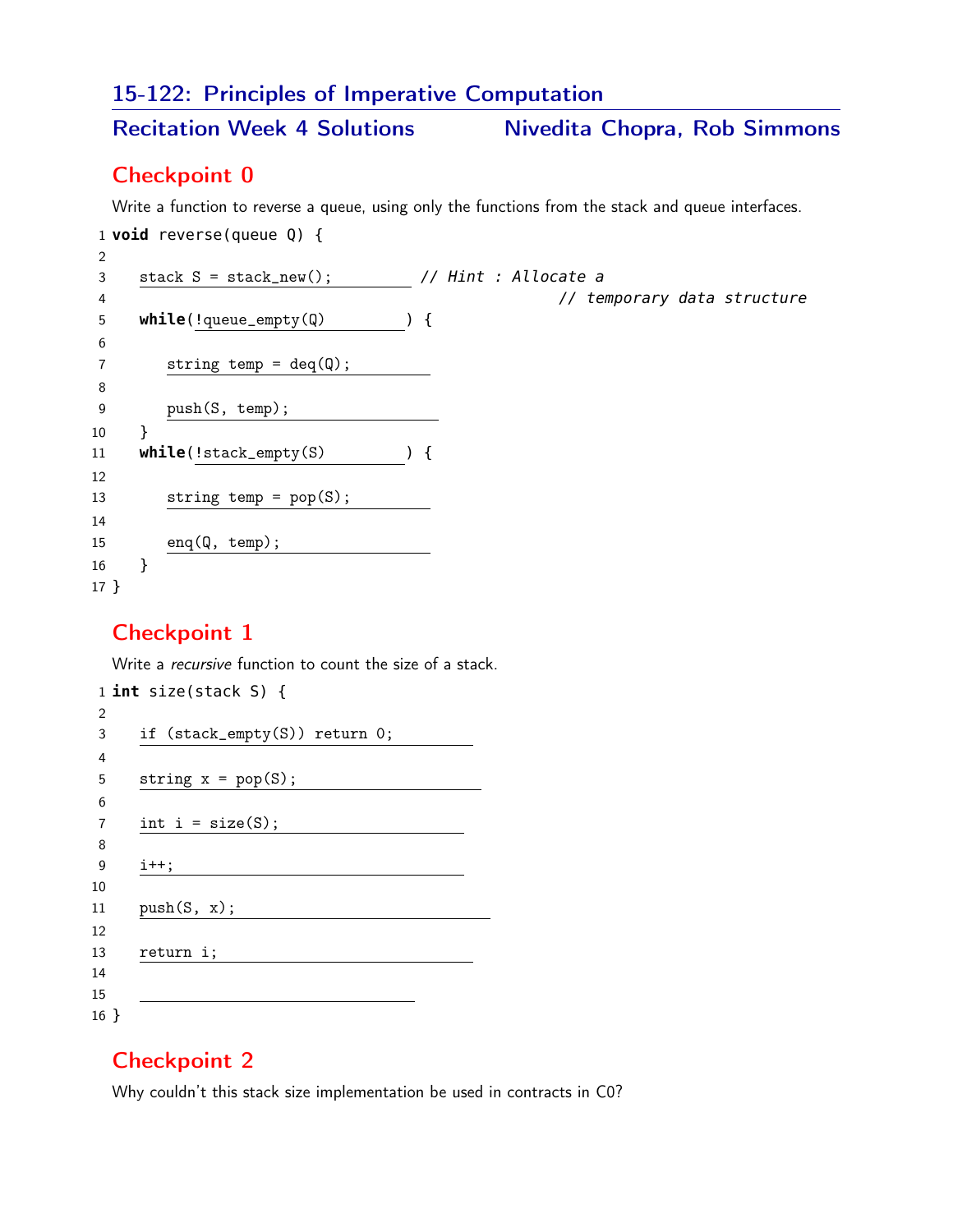Solution: C0 has checks in place to make sure that any functions that are called from the assertion language (//@requires, //@ensures, //@loop\_invariant, or //@assert) are are *pure* – that is, they don't manipulate memory. This is to ensure that code running with contracts will always return the same answer as code running without contracts. (It's possible to turn off this check with the –no-purity-check option.)

Because pushing and popping from the stack modifies allocated memory (we haven't seen how, yet, but we know, even with our abstract picture of stacks, that it must), the size function we wrote above isn't pure.

# Checkpoint 3

The above example works because function calls use a data structure that is like a stack. Step by step, trace out operationally the state of the computer's memory when it calculates the size of a stack with two strings "b" and "c", taking account of the fact that each recursive call gets its own copy of the assignable variables.



#### Solution: